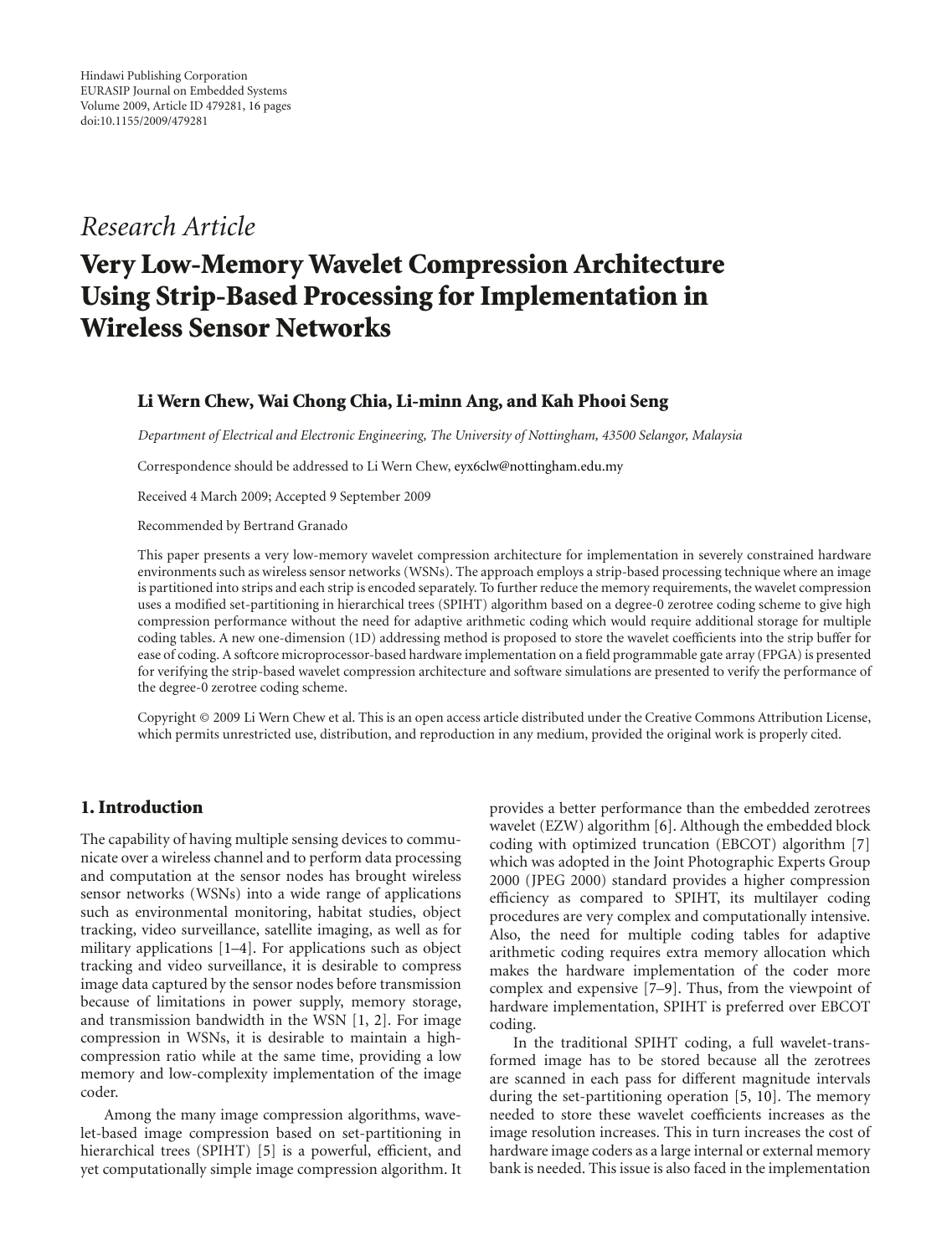of on-board satellite image coders where the available memory space is limited due to power constraints [11].

By adopting the modifications in the implementation of the discrete wavelet transform (DWT) where the wavelet transformation can be carried out without the need for full image transformation [12], SPIHT image coding can also be performed on a portion of the wavelet subbands. The strip-based image coding technique proposed in [10] which sequentially performs SPIHT coding on a portion of an image has contributed to significant improvements in lowmemory implementations for image compression. In stripbased coding, a few image lines that are acquired in raster scan format are first wavelet transformed. The computed wavelet coefficients are then stored in a strip-buffer for SPIHT coding. At the end of the image coding, the stripbuffer is released and is ready for the next set of data lines.

In this paper, a hardware architecture for strip-based image compression using the SPIHT algorithm is presented. The lifting-based 5/3 DWT which supports a lossless transformation is used in our proposed work. The wavelet coefficients output from the DWT module is stored in a strip-buffer in a predefined location using a new onedimension (1D) addressing method for SPIHT coding. In addition, a proposed modification on the traditional SPIHT algorithm is also presented. In order to improve the coding performance, a degree-0 zerotree coding methodology is applied during the implementation of SPIHT coding. To facilitate the hardware implementation, the proposed SPIHT coding eliminates the use of lists in its set-partitioning approach and is implemented in two passes. The proposed modification reduces both the memory requirement and complexity of the hardware coder. Besides this, the fast zerotree identifying technique proposed by [13] is also incorporated in our proposed work. Since the recursion of descendant information checking is no longer needed here, the processing time of SPIHT coding significantly reduced.

The remaining sections of this paper are organized as follows. Section 2 presents an overview of the strip-based coding followed by a discussion on the lifting-based 5/3 DWT and its hardware implementation in Section 3. Section 4 presents the proposed 1D addressing method for DWT coefficients in a strip-buffer and new spatial orientation tree structures which is incorporated into our proposed stripbased coding. Next, a proposal on modifications to the traditional SPIHT coding to improve its compression efficiency and the hardware implementation of the proposed algorithm in strip-based coding are presented in Section 5. The proposed work is implemented using our designed microprocessor without interlocked pipeline stages (MIPS) processor on a Xilinx Spartan III field programmable gate array (FPGA) device and the results of software simulations are discussed in Section 6. Finally, Section 7 concludes this paper.

#### **2. Strip-Based Image Coding**

Traditional wavelet-based image compression techniques first apply a DWT on a full resolution image. The computed *N*-scale decomposition wavelet coefficients that provide a



Wavelet transform of a full image

FIGURE 1: SPIHT coding is carried out on part of the wavelet coefficients that are stored in the strip buffer.

compact multiresolution representation of the image are then obtained and stored in a memory bank. Entropy coding is subsequently carried out to achieve compression. This type of coding technique that requires the whole image to be stored in a memory is not suitable for processing large images especially in a hardware constrained environment where limited amount of memory is available.

A low-memory wavelet transform that computes the wavelet subband coefficients on a line-based basis has been proposed in [12]. This method reduces the amount of memory required for the wavelet transform process. While the wavelet transformation of the image data can be processed in a line-based manner, the computed full resolution wavelet coefficients still have to be stored for SPIHT coding because all the zerotrees are scanned in each pass for different magnitude intervals [5, 10].

The strip-based coding technique proposed in [10] which adopts the line-based wavelet-transform [12] has resulted in great improvements in low-memory implementations for SPIHT compression. In strip-based coding, SPIHT coding is sequentially performed on a few lines of wavelet coefficients that are stored in a strip buffer as shown in Figure 1. Once the coding is done for a strip buffer, it is released and is then ready for the next set of data lines. Since only a portion of the full wavelet decomposition subband is encoded at a time, there is no need to wait for the full transformation of the image. Coding can be performed once a strip is fully buffered. This enables the coding to be carried out rapidly and also significantly reduces the memory storage needed for the SPIHT coding.

Figure 2 shows the block diagram of the strip-based image compression that is presented in this paper. A few lines of image data are first loaded into the DWT module (DWT MODULE) for wavelet transformation. The wavelet coefficients are computed and then stored in a strip-buffer (STRIP BUFFER) for SPIHT encoding (SPIHT ENCODE). At the end of encoding, the bit-stream generated is transmitted as the output. In the next few sections, the detailed function and the hardware architecture of each of these blocks will be presented.

# **3. Discrete Wavelet Transform**

The DWT is the mathematical core of the wavelet-based image compression scheme. Traditional two-dimension (2D)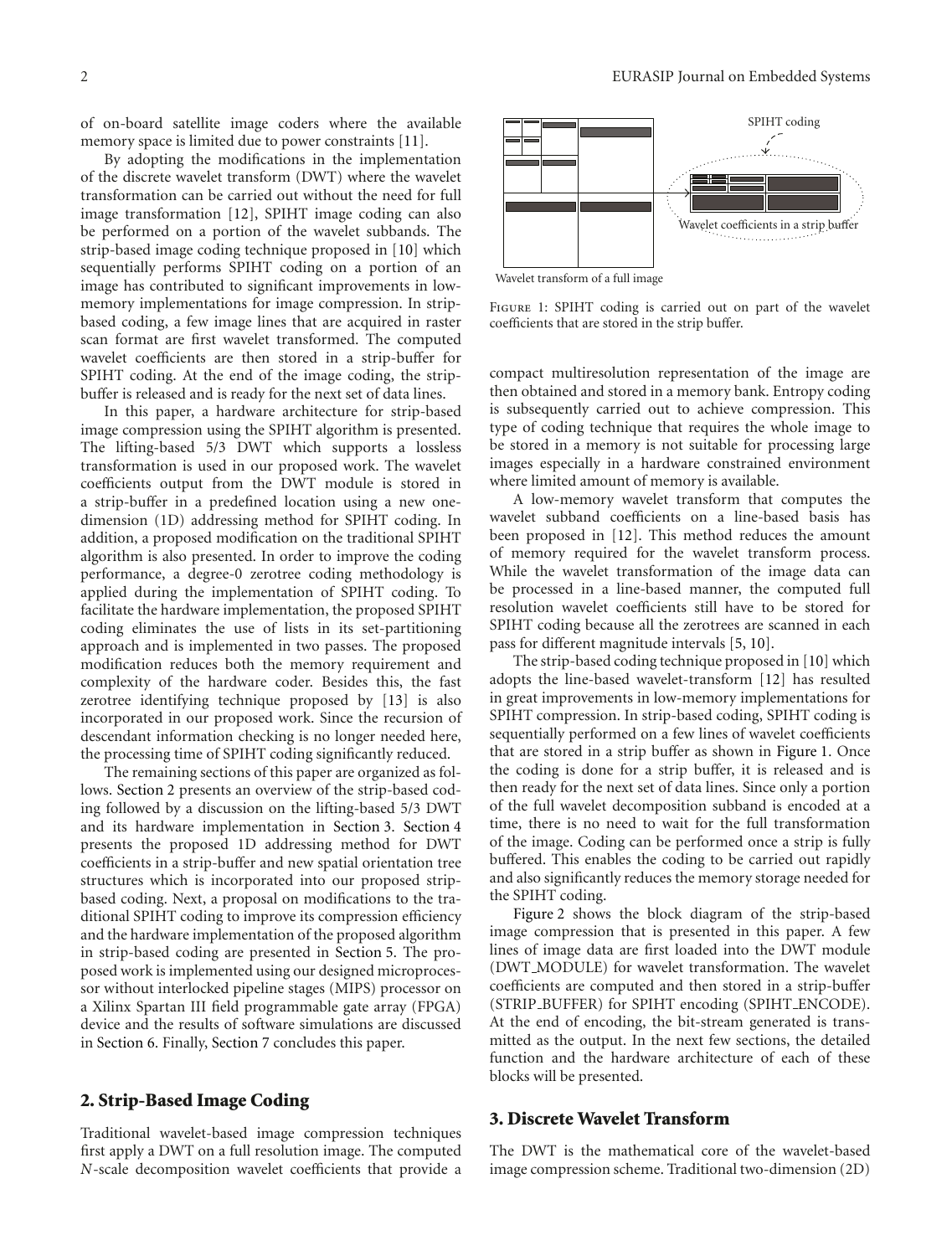

Figure 2: Block diagram of proposed strip-based image compression.



Figure 3: 2D wavelet decomposition.

DWT first performs row filtering on an image followed by column filtering. This gives rise to four wavelet subband decompositions as shown in Figure 3(a). The Low-Low (LL) subband contains the low-frequency content of an image in both the horizontal and the vertical dimension. The High-Low (HL) subband contains the high-frequency content of an image in the horizontal and low-frequency content of an image in the vertical dimension. The Low-High (LH) subband contains the low-frequency content of an image in the horizontal and high-frequency content of an image in the vertical dimension, and finally, the High-High (HH) subband contains the high-frequency content of an image in both the horizontal and the vertical dimension.

Each of the wavelet coefficients in the LL, HL, LH, and HH subbands represents a spatial area corresponding to approximately a 2  $\times$  2 area of the original image [6]. For an *N*-scale DWT decomposition, the coarsest subband LL is further decomposed. Figure 3(b) shows the subbands obtained for a three-scale wavelet decomposition. As a result, each coefficient in the coarser scale represents a larger spatial area of the image but a narrower band of frequency [6].

The two approaches that are used to perform the DWT are the convolutional based filter bank method and the lifting based filtering method. Between the two methods, the lifting based DWT is preferred over the convolutional based DWT for hardware implementation due to its simple and fast

lifting process. Besides this, it also requires a less complicated inverse wavelet transform [14–18].

*3.1. Lifting Based 5/3 DWT.* The reversible Le Gall 5/3 filter is selected in our proposed work since it provides a lossless transformation. In the implementation of lifting-based 5/3 DWT [18–20], three computation operations—addition, subtraction, and shift—are needed. As shown in Figure 4, the lifting process is built based on the split, prediction, and updating steps. The input sequence  $X[n]$  is first split into odd and even components for the horizontal filtering process. In the prediction phase, a high-pass filtering is applied to the input signal which results in the generation of the detailed coefficient  $H[n]$ . In the updating phase, a low-pass filtering is applied to the input signal which leads to the generation of the approximation coefficient  $L[n]$ . Likewise, for the vertical filtering, the split, prediction, and updating processes are repeated for both the  $H[n]$  and  $L[n]$  coefficients. Equations (1) and (2) give the lifting implementation of the 5/3 DWT filter used in JPEG 2000 [19]:

$$
H[2n+1] = X[2n+1] - \left\lfloor \frac{X[2n] + X[2n+2]}{2} \right\rfloor, \quad (1)
$$

$$
L[2n] = X[2n] + \left\lfloor \frac{H[2n-1] + H[2n+1] + 2}{4} \right\rfloor.
$$
 (2)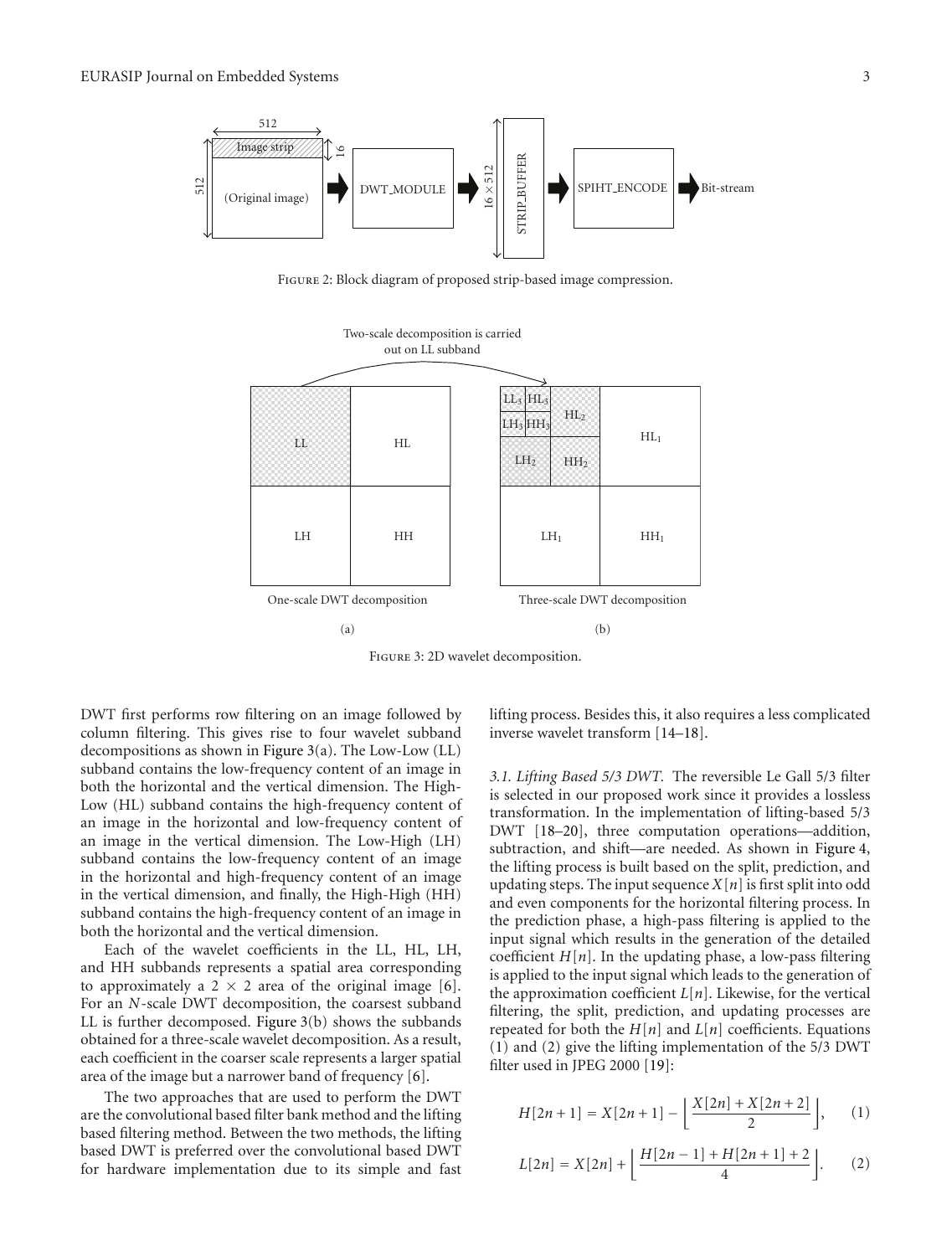

Figure 4: Implementation of the lifting-based 5/3 DWT filter: Prediction, highpass filtering, and Updating, lowpass filtering.



Figure 5: Architecture for DWT MODULE.

*3.2. Architecture for DWT MODULE.* In our proposed work, a four-scale DWT decomposition is applied on an image size of  $512 \times 512$  pixels. For a four-scale DWT decomposition, the number of lines that is generated at the first scale when one line is generated in the fourth scale is equal to eight. This means that the lowest-memory requirement that we can achieve at each subband with a four-scale wavelet decomposition is eight lines. Since each wavelet coefficient represents a spatial area corresponding to approximately a 2  $\times$  2 area of the original image, the number of image rows that needs to be fed into the DWT MODULE is equal to 16 lines. Equation (3) shows the relationship between the number of image rows that are needed for strip-based coding, *R*image and the level of DWT decomposition to be performed, *N*:

$$
R_{\text{image}} = 2^N. \tag{3}
$$

Figure 5 shows our proposed architecture for the DWT\_MODULE. In the initial stage (where  $N = 1$ ), image data are read into the DWT MODULE in a row-byrow order from an external memory where the image data are kept. Row filtering is then performed on the image row and the filtered coefficients are stored in a temporary buffer (TEMP BUFFER). As soon as four lines of row-filtered coefficients are available, column filtering is then carried out. The size of TEMP BUFFER is four lines multiplied by the width of the image. The filtered DWT coefficients HH, HL, LH, and LL are then stored in the STRIP BUFFER. For an *N*-scale DWT decomposition where *N >* 1, LL coefficients that are generated in stage (*N* − 1) are loaded from the STRIP BUFFER back into the TEMP BUFFER. A *N*-scale DWT decomposition is then performed on these LL coefficients. Similarly, the DWT coefficients generated in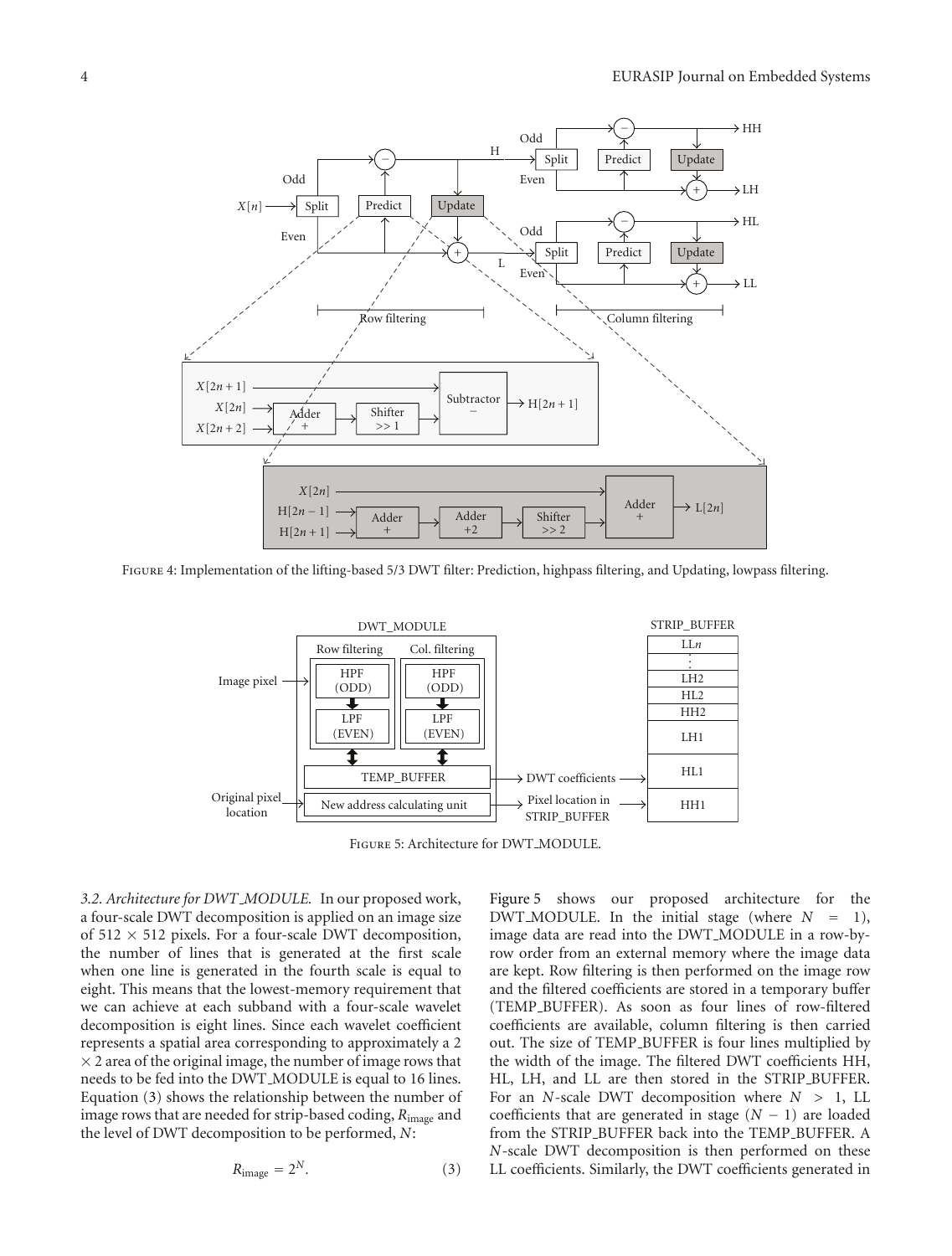

Figure 6: Symmetric extension in strip-based coding.

the *N*-level are then stored back into the STRIP\_BUFFER. The location of each wavelet coefficient to be stored in the STRIP BUFFER is provided by the new address calculation unit and will be discussed in Section 4.

*3.3. Symmetric Extension in Strip-Based Coding.* From (1) and (2), it can be seen that to calculate the wavelet coefficient  $(2n + 1)$ , wavelet coefficients  $(2n)$  and  $(2n + 2)$ are also needed. For example, to perform column filtering at image row 15, image rows 14 and 16 are needed as shown in Figure 6(a). However, in our proposed strip-based coding, only a strip image of size 16 rows is available at a time. Thus, during the implementation of the strip-based 5/3 transformation, a symmetric extension using reflection method is applied at the edges of the strip image data as shown in Figure 6(b). Compared to the traditional 2D DWT which performs wavelet transformation on a full image, the wavelet coefficient output from the DWT MODULE is expected to be slightly different due to the symmetric extension carried out. Analysis from our study shows that the percentage error in wavelet coefficient value is not significant since only an average of 0.81% differences is observed.

It should be noted that the strip-based filtering can also support the traditional full DWT if the number of image lines for strip-based filtering is increased from 16 lines to 24 lines. This is because each wavelet coefficient at *N*-scale would require one extra line of wavelet coefficients at *N* − 1 scale for the 5/3 DWT. Thus, for a four-scale DWT, a total of eight additional image lines are required. This approach is applied in the strip-based coding proposed in [10] which uses the line-based DWT implementation proposed in [12]. However, in order to achieve the low memory implementation of image coder, our proposed work described in this paper applies the reflection method for its symmetric extension in the DWT implementation.

# **4. Architecture for STRIP BUFFER**

The wavelet coefficients generated from the DWT\_MODULE are stored in the STRIP BUFFER for SPIHT coding. The number of memory lines needed in STRIP BUFFER is equal to two times the lowest-memory requirement that we can achieve at each subband. Therefore, the size of the stripbuffer is equal to the number of image rows needed for stripbased coding multiplied by the number of pixels in each row. Equation (4) gives the size of a strip-buffer:

Size of strip buffer = 
$$
R_{image} \times \text{Width of image.}
$$
 (4)

*4.1. Memory Allocation of DWT Coefficients in STRIP BUFFER.* To facilitate the SPIHT coding, the DWT coefficients obtained from the DWT MODULE are stored in a strip buffer in a predetermined location. Figure 7 shows a memory allocation example of the DWT coefficients in the STRIP BUFFER. The parent-children relationship of SPIHT spatial orientation tree (SOT) structure using an example of an  $8 \times 8$  three-scale DWT decomposed image is shown in Figure 7(a). For hardware implementation, the 2D data are necessary to be stored in a 1D format as shown in Figure 7(b). Researchers in [9] have introduced an addressing method to rearrange the DWT coefficients in a 1D array format for practical implementation. However, their proposed method works only on the pyramidal structure of DWT decomposition as shown in Figure 7(a).

In our proposed work, the initial collection of DWT coefficients is a mixture of LL, HL, LH, and HH components as shown in Figures  $7(c)$ – $7(e)$ . In addition, to simplify the proposed modified SPIHT coding which will be explained in the next section, it is preferred that the DWT coefficients in the strip-buffer are stored in a predetermined location as shown in Figure 7(b). For these two reasons, a new address calculating unit is needed in the DWT MODULE.

Table 1 records the predefined rules to calculate the new addresses of DWT coefficients in the STRIP BUFFER. The DWT coefficients in the STRIP BUFFER are arranged in such a manner that each parent node will have its four direct offsprings in a consecutive order. Besides this, it can be seen from Table 1 that the proposed new address calculation circuit only requires address rewiring and therefore does not cause an increase in hardware complexity in the implementation of our proposed work.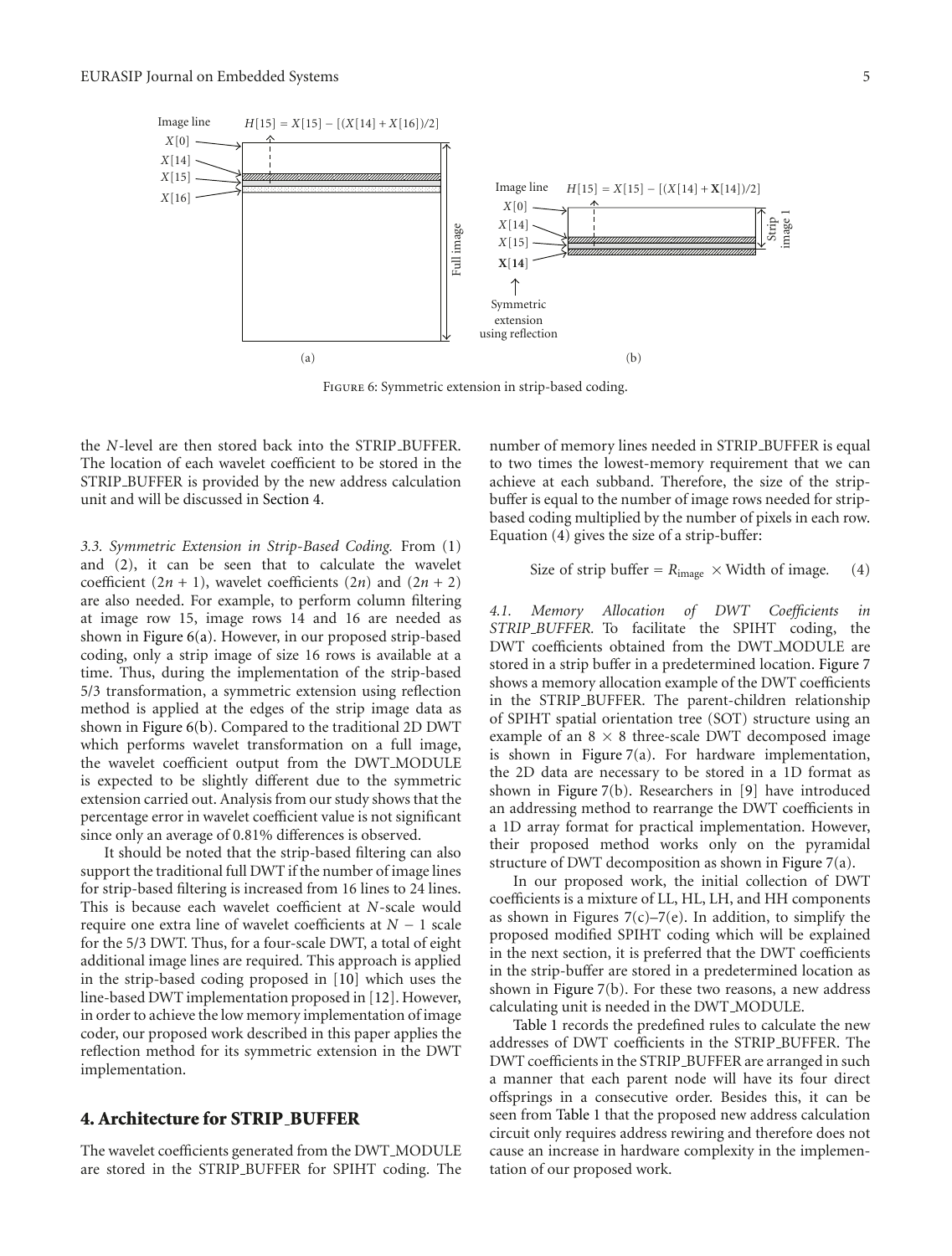

FIGURE 7: Memory allocation of DWT coefficients in STRIP\_BUFFER.

*4.2. New Spatial Orientation Tree Structure.* In our proposed strip-based coding, a four-scale DWT decomposition is performed on a strip image of size equal to 16 rows. Thus, at the highest LL, HL, LH, and HH subbands, a single line of 32 DWT coefficients is available at each subband.

Since each node in the original SPIHT SOT has  $2 \times 2$ adjacent pixels of the same spatial orientation as its descendants, the traditional SPIHT SOT is not suitable for application in our proposed work. The strip-based SPIHT algorithm proposed by [10] is implemented with zerotree roots starting from the HL, LH, and HH subbands. Although this method can be used in our proposed work, a lower performance of the strip-based SPIHT coding is expected. This is because when the number of SOT is increased, many encoding bits will be wasted especially at low bit-rates where most of the coefficients have significant numbers of zeros [10, 21].

In [21], new SOT structures which take the next four pixels of the same row as its children for certain subbands were introduced. The proposed new tree structures are named SOT-B, SOT-C, SOT-D, and so on depending on the number of scales the parent-children relationship has changed. In the proposed work, the virtual SPIHT (VSPIHT) algorithm [22] is applied in conjunction with new SOTs. In VSPIHT coding, a real LL subband is replaced with zero value coefficients and the LL subband is further virtually decomposed by V-levels. The LL coefficients are then scalar quantized.

In our work presented in this paper, SOT-C proposed in [21] is applied together with a two-level of virtual decomposition on the LL subband. However, instead of replacing the LL coefficients with zero value, our proposed work treats these coefficients as the virtual HL, LH, and HH coefficients as shown in Figure 8. The total number of root nodes during the initialization stage is equal to eight, that is, two roots without the descendant and two roots for each of the HL, LH, and HH subbands. With the modified SOT, a longer tree structure is obtained. This means that the number of zerotrees that needs to be coded at every pass is fewer. As a result, the number of bits that are generated during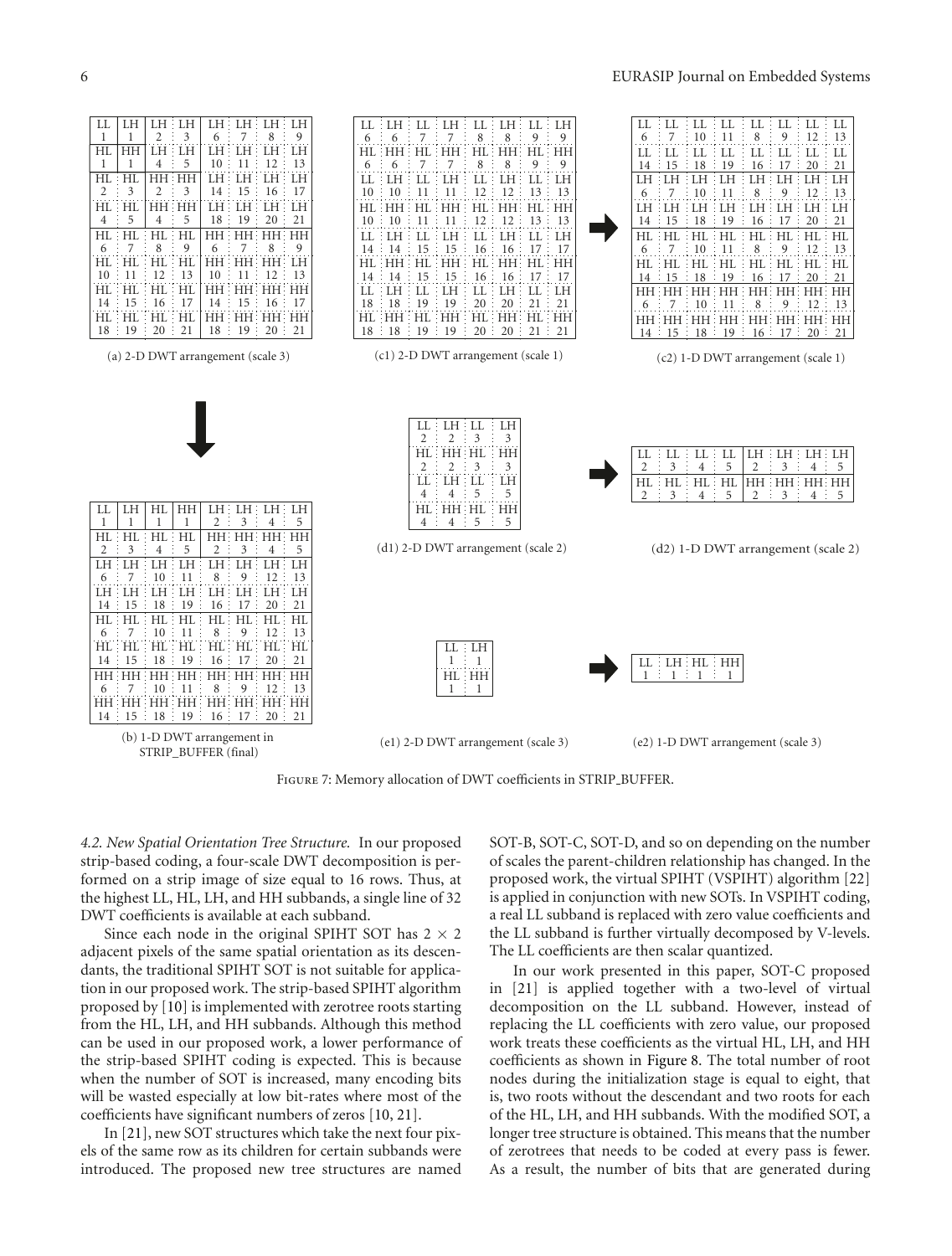| N-scale DWT                            | $N=1$                                             |       | $N=2$ |                                |                             | $N = 3$                 |       | $N=4$                       |  |
|----------------------------------------|---------------------------------------------------|-------|-------|--------------------------------|-----------------------------|-------------------------|-------|-----------------------------|--|
| decomposition                          | (MSB)                                             | (LSB) | (MSB) | (LSB)                          | (MSB)                       | (LSB)                   | (MSB) | (LSB)                       |  |
| Initial address of                     | $A_{12}A_{11}A_{10}A_9A_8A_7A_6A_5$               |       |       |                                |                             |                         |       |                             |  |
| image pixel                            | $A_4A_3A_2A_1A_0$                                 |       |       |                                |                             |                         |       |                             |  |
| Initial address                        |                                                   |       |       | $A_{10}A_9A_8A_7A_6A_5A_4$     | $A_8A_7A_6A_5A_4A_3A_2$     |                         |       | $A_6A_5A_4A_3A_2A_1A_0$     |  |
| of LL pixel                            |                                                   |       |       | $A_3A_2A_1A_0$                 |                             | $A_1A_0$                |       |                             |  |
| New address of<br><b>DWT</b>           | $A_9A_0A_{12}A_{11}A_8A_7A_6$                     |       |       | $A_8A_0A_{10}A_7A_6A_5A_4$     |                             | $A_7A_0A_6A_5A_4A_3A_2$ |       | $A_6A_0A_5A_4A_3A_2A_1$     |  |
| coefficients in<br><b>STRIP_BUFFER</b> | $A_5A_4A_3A_2A_{10}A_1$                           |       |       | $A_3A_2A_9A_1$                 | $A_8A_1$                    |                         |       |                             |  |
|                                        | $(A_{12} * 1024) + (A_{11} * 512) + (A_{10} * 2)$ |       |       | $(A_{10}*256) + (A_9*2)$       | $(A_8*2) + (A_7*256)$       |                         |       | $(A_6*64) + (A_5*16)$       |  |
| Equivalent                             | $+ (A_9*4096) + (A_8*256)$                        |       |       | $+ (A_8 * 1024) + (A_7 * 128)$ | $+ (A_6 * 64) + (A_5 * 32)$ |                         |       | $+ (A_4 * 8) + (A_3 * 4) +$ |  |
| mathematical                           | + $(A_7*128)$ + $(A_6*64)$                        |       |       | $+ (A_6 * 64) + (A_5 * 32)$    |                             | $+ (A_4 * 16)$          |       | $(A_2*2) + (A_1*1) +$       |  |
| equation for new                       | $+ (A_5 * 32) + (A_4 * 16)$                       |       |       | $+ (A_4*16) + (A_3*8)$         | $+ (A_3*8) + (A_2*4)$       |                         |       | $(A_0*32)$                  |  |
| address                                | $+ (A_3*8) + (A_2*4)$                             |       |       | $+ (A_2*4) + (A_1*1)$          | $+ (A_1 * 1) + (A_0 * 128)$ |                         |       |                             |  |
|                                        | $+ (A_1 * 1) + (A_0 * 2048)$                      |       |       | $+ (A_0*512)$                  |                             |                         |       |                             |  |

Table 1: Predefined rules to calculate the new addresses of DWT coefficients in STRIP BUFFER of size 16 × 512 pixels.



Figure 8: Proposed new spatial orientation tree structures.

the early stage of the sorting pass is significantly reduced [21, 22].

# **5. Set-Partitioning in Hierarchical Trees**

In SPIHT coding, three sets of coordinates are encoded [5]: Type H set which holds the set of coordinates of all SOT roots, Type A set which holds the set of coordinates of all descendants of node (*i*, *j*), and Type B set which holds the set of coordinates of all grand descendants of node (*i*, *j*). The order of subsets which are tested for significance is stored in three ordered lists: (i) List of significant pixels (LSPs), (ii) List of insignificant pixels (LIPs), and (iii) List of insignificant sets (LISs). LSP and LIP contain the coordinates of individual pixels whereas LIS contains either the Type A or Type B set.

SPIHT encoding starts with an initial threshold  $T_0$  which is normally equal to *K* power of two where *K* is the number of bits needed to represent the largest coefficient found in the wavelet-transformed image. The LSP is set as an empty list and all the nodes in the highest subband are put into the LIP. The root nodes with descendants are put into the LIS. A coefficient/set is encoded as significant if its value is larger than or equal to the threshold *T*, or as insignificant if its value is smaller than *T*. Two encoding passes which are the sorting pass and the refinement pass are performed in the SPIHT coder.

During the sorting pass, a significance test is performed on the coefficients based on the order in which they are stored in the LIP. Elements in LIP that are found to be significant with respect to the threshold are moved to the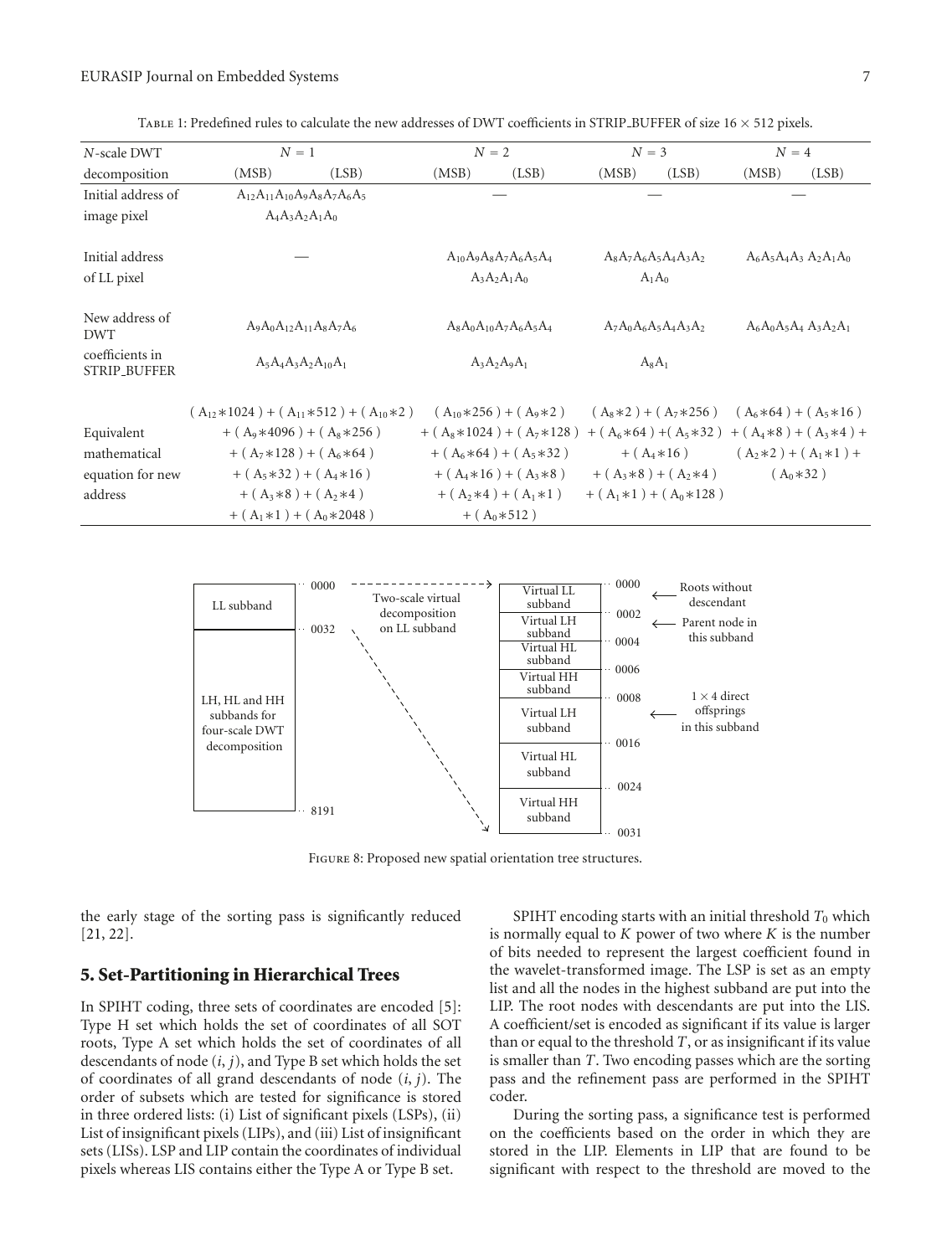

FIGURE 9: Two Combinations in modified SPIHT algorithm. (a) Combination 1:  $\text{DESC}(i, j) = 1$  and  $\text{GDESC}(i, j) = 1$ , (b) Combination 2:  $DESC(i, j) = 1$  and  $GDESC(i, j) = 0$ .

LSP list. A significance test is then performed on the sets in the LIS. Here, if a set in LIS is found to be significant, the set is removed from the list and is partitioned into four single elements and a new subset. This new subset is added back to LIS and the four elements are then tested and moved to LSP or LIP depending on whether they are significant or insignificant with respect to the threshold.

Refinement is then carried out on every coefficient that is added to the LSP except for those that are just added during the sorting pass. Each of the coefficients in the list is refined to an additional bit of precision. Finally, the threshold is halved and SPIHT coding is repeated until all the wavelet coefficients are coded or until the target rate is met. This coding methodology which is carried out under a sequence of thresholds  $T_0, T_1, T_2, T_3, \ldots T_{K-1}$  where  $T_i = (T_{i-1}/2)$  is referred to as bit-plane encoding.

From the study of SPIHT coding, it can be seen that besides the individual tree nodes, SPIHT also performs significance tests on both the degree-1 zerotree and degree-2 zerotree. Despite improving the coding performance by providing more levels of descendant information for each coefficient tested as compared to the EZW which only performs significance test on the individual tree nodes and the degree-0 zerotree, the development of SPIHT coding neglects the coding of the degree-0 zerotree.

Analysis from our study involving degree-0 to degree-2 zerotree coding found that the coding of degree-0 zerotree which has been removed during the development of SPIHT coding is important and can lead to a significant improvement in zerotree coding efficiency. Thus, in the next subsection, a proposed modification of SPIHT algorithm which reintroduces the degree-0 zerotree coding methodology will be presented. It should be noted that in our proposed modified SPIHT coding, significance tests performed on individual tree nodes, Type A, and Type B sets are referred to as SIG, DESC, and GDESC, respectively.

*5.1. Proposed SPIHT-ZTR Coding.* In the traditional SPIHT coding on the sets in the LIS, significance test is first performed on the Type A set. If Type A set is found to be significant, that is, DESC(*i*, *j*) = 1, its  $2 \times 2$  offsprings  $(k, l) \in O(i, j)$  are tested for significance and are moved to LSP or LIP, depending on whether they are significant,

that is,  $\text{SIG}(k, l) = 1$  or insignificant, that is,  $\text{SIG}(k, l) =$ 0, with respect to the threshold. Node  $(i, j)$  is then added back to LIS as the Type B set. Subsequently, if Type B is found to be significant, that is,  $GDESC(i, j) = 1$ , the set is removed from the list and is partitioned into four new Type A subsets and these subsets are added back to LIS. Here, we are proposing a modification in the order in which the DESC and GDESC bits are sent. In the modified SPIHT algorithm, the GDESC $(i, j)$  bit is sent immediately when the  $DESC(i, j)$  is found to be significant. As shown in Figure 9, when  $DESC(i, j) = 1$ , four  $SIG(k, l)$  bits need to be sent. However, whether the DESC(*k*, *l*) bits need to be sent depends on the result of  $GDESC(i, j)$ . Thus, there are two possible combinations here: Combination 1:  $DESC(i, j) = 1$ and  $GDESC(i, j) = 1$ ; Combination 2:  $DESC(i, j) = 1$  and  $GDESC(i, j) = 0.$ 

*Combination:*  $DESC(i, j) = 1$  *and GDESC* $(i, j) = 1$ . When the significance test result of GDESC(*i*, *j*)equals 1, it indicates that there must be at least one grand descendant node under  $(i, j)$  that is significant with respect to the current threshold *T*. Thus, in order to locate the significant node or nodes, four  $DESC(k, l)$  bits need to be sent in addition to the four  $\text{SIG}(k, l)$  bits where  $(k, l) \in \text{O}(i, j)$ . Table 2 shows the results of an analysis carried out on six standard test images on the percentage of occurrence of possible outcomes of the  $SIG(k, l)$  and  $DESC(k, l)$  bits.

As shown in Table 2, the percentage of occurrence of the outcome  $SIG = 0$  and  $DESC = 0$  is much higher than the other remaining three outcomes. Thus, in our proposed modified SPIHT coding, Huffman coding concept is applied to code all these four possible outcomes of SIG and DESC bits. By allocating fewer bits to the most likely outcome of  $SIG = 0$  and  $DESC = 0$ , an improvement in the coding gain of SPIHT is expected. It should be noted that this outcome where  $SIG = 0$  and  $DESC = 0$  is also equivalent to the significance test of zerotree root (ZTR) in the EZW algorithm. Therefore, by encoding the root node and descendant of an SOT using a single symbol, the degree-0 zerotree coding methodology has been reintroduced into our proposed modified SPIHT coding which for convenience is termed the SPIHT-ZTR coding scheme.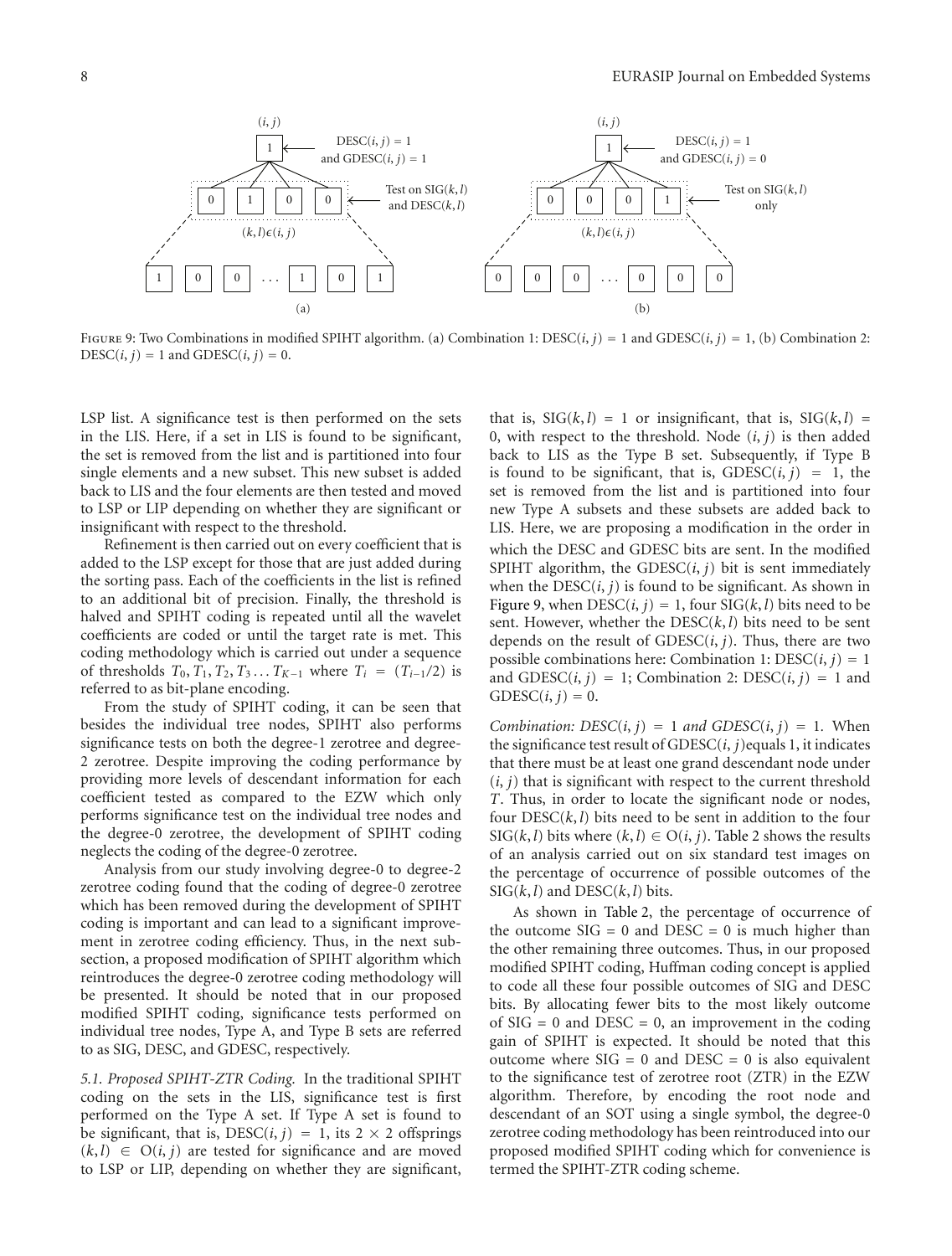TABLE 2: The percentage (%) of occurrence of possible outcomes of the  $\text{SIG}(k, l)$  and  $\text{DESC}(k, l)$  bits for various standard gray-scale test images of size  $512 \times 512$  pixels under Combination 1: DESC(*i*, *j*) = 1 and GDESC(*i*, *j*) = 1. Node (*i*, *j*) is the root node and (*k*, *l*) is the offspring of (*i*, *j*).

|                                      | $SIG(k, l) = 0$ and | $\text{SIG}(k, l) = 0$ and | $SIG(k, l) = 1$ and | $SIG(k, l) = 1$ and |
|--------------------------------------|---------------------|----------------------------|---------------------|---------------------|
| Test Image                           | $DESC(k, l) = 0$    | $DESC(k, l) = 1$           | $DESC(k, l) = 0$    | $DESC(k, l) = 1$    |
| Lenna                                | 42.60               | 32.67                      | 11.49               | 13.24               |
| Barbara                              | 42.14               | 35.47                      | 10.70               | 11.69               |
| Goldhill                             | 44.76               | 28.13                      | 14.07               | 13.04               |
| Peppers                              | 44.39               | 34.49                      | 9.41                | 11.71               |
| Airplane                             | 44.01               | 25.22                      | 16.51               | 14.26               |
| Baboon                               | 42.71               | 28.30                      | 14.97               | 14.02               |
| Equivalent symbol in EZW             | <b>ZTR</b>          | IZ.                        | POS/NEG             | POS/NEG             |
| Bits assignment in the proposed work | ``0"                | $^{\circ}10^{\circ}$       | " $110"$            | " $111"$            |

TABLE 3: The percentage (%) of occurrence of possible outcomes of the ABCD for various standard grayscale test images of size  $512 \times 512$ pixels under Combination 2:  $\text{DESC}(i, j) = 1$  and  $\text{GDESC}(i, j) = 0$ . ABCD refers to the significance of the four offsprings of node  $(i, j)$ .

|                          | Test Image |         |          |         |          |        | Bits assignment in the proposed work |           |
|--------------------------|------------|---------|----------|---------|----------|--------|--------------------------------------|-----------|
| Possible outcome of ABCD | Lenna      | Barbara | Goldhill | Peppers | Airplane | Baboon |                                      |           |
| 0001                     | 15.40      | 14.66   | 15.25    | 15.15   | 15.27    | 14.70  |                                      | "00"      |
| 0010                     | 14.87      | 14.21   | 14.41    | 14.76   | 15.84    | 14.67  | $"1" +$                              | $``01"$   |
| 0100                     | 14.79      | 13.66   | 15.72    | 15.23   | 15.96    | 14.78  |                                      | ``10"     |
| 1000                     | 15.21      | 13.96   | 14.83    | 15.02   | 15.70    | 15.26  |                                      | "11"      |
| 0011                     | 4.81       | 5.93    | 5.21     | 5.20    | 5.34     | 5.48   |                                      | "0011"    |
| 0101                     | 5.48       | 5.51    | 5.38     | 4.98    | 4.92     | 4.95   |                                      | " $0101"$ |
| 0110                     | 4.60       | 4.41    | 4.25     | 4.24    | 3.96     | 4.54   |                                      | " $0110"$ |
| 1001                     | 4.34       | 4.38    | 4.15     | 4.39    | 3.96     | 4.56   |                                      | " $1001"$ |
| 1010                     | 5.33       | 5.58    | 5.12     | 5.06    | 5.21     | 4.86   |                                      | " $1010"$ |
| 1100                     | 4.84       | 5.24    | 5.32     | 5.37    | 5.26     | 5.25   | $(0)$ +                              | " $1100"$ |
| 0111                     | 2.27       | 2.69    | 2.34     | 2.31    | 1.86     | 2.36   |                                      | " $0111"$ |
| 1011                     | 2.26       | 2.51    | 2.12     | 2.37    | 1.85     | 2.31   |                                      | " $1011"$ |
| 1101                     | 2.16       | 2.56    | 2.21     | 2.20    | 1.95     | 2.47   |                                      | " $1101"$ |
| 1110                     | 2.28       | 2.43    | 2.37     | 2.32    | 1.84     | 2.40   |                                      | " $1110"$ |
| 1111                     | 1.36       | 2.27    | 1.32     | 1.40    | 1.08     | 1.41   |                                      | " $1111"$ |

*Combination:*  $DESC(i, j) = 1$  *and*  $GDESC(i, j) = 0$ *.* When  $DESC(i, j) = 1$  and  $GDESC(i, j) = 0$ , it indicates that the SOT is a degree-2 zerotree where all the grand descendant nodes under (*i*, *j*) are insignificant. It also indicates that at least one of the four offsprings of node (*i*, *j*) is significant. In this situation, four  $\text{SIG}(k, l)$  bits where  $(k, l) \in \text{O}(i, j)$  need to be sent. Let the significance of the four offsprings of node  $(i, j)$  be referred to as "ABCD." Here, a total of 15 possible combinations of ABCD can be obtained as shown in Table 3. The percentage of occurrence of possible outcomes of ABCD is determined for various standard test images and the results are recorded in Table 3.

From Table 3, it can been seen that the first four ABCD outcomes of "0001," "0010," "0100," an "1000" occur more frequently as compared to the other remaining 11 possible outcomes. Like in Combination 1, Huffman coding concept is applied to encode all the outcomes of ABCD. The output bits assignment for each of the 15 possible outcomes of ABCD is shown in Table 3. Since fewer bits are needed to

encode the most likely outcomes of ABCD, that is, "0001," "0010," "0100," and "1000", an improved performance of the SPIHT coding is anticipated.

It should be noted that in both Combinations 1 and 2, all the wavelet coefficients that are found to be insignificant are added to the LIP and those that are found to be significant are added to the LSP. The sign bit for those significant coefficients are also output to the decoder.

*5.2. Listless SPIHT-ZTR for Strip-Based Implementation.* Although the proposed SPIHT-ZTR coding is expected to provide an efficient compression performance, its implementation in a hardware constrained environment is difficult. One of the major difficulties encountered is the use of three lists to store the coordinates of the individual coefficients and subset trees during the set-partitioning operation. The use of these lists will increase the complexity and implementation cost of the coder since memory management is required and a large amount of storage is needed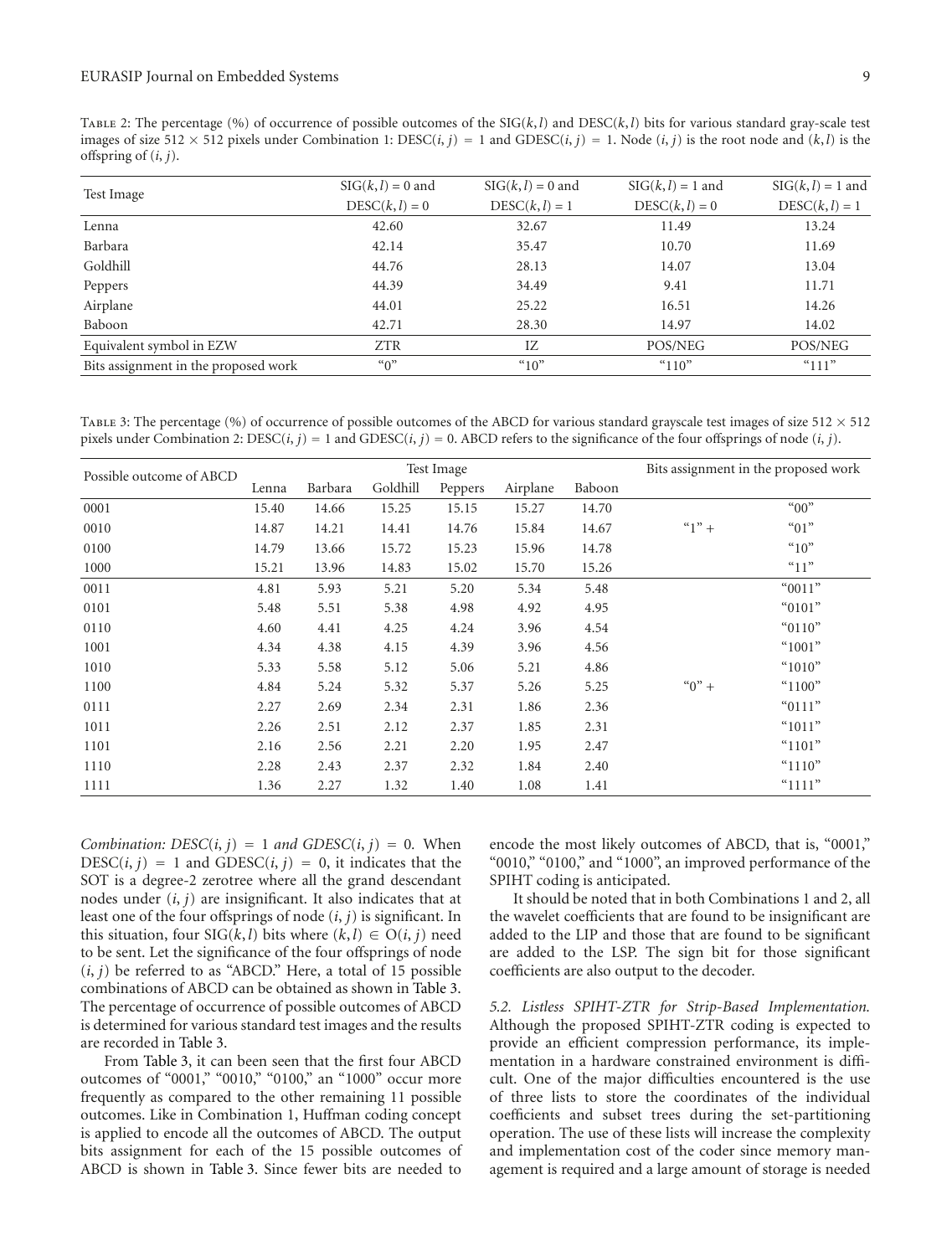

Figure 10: Continued.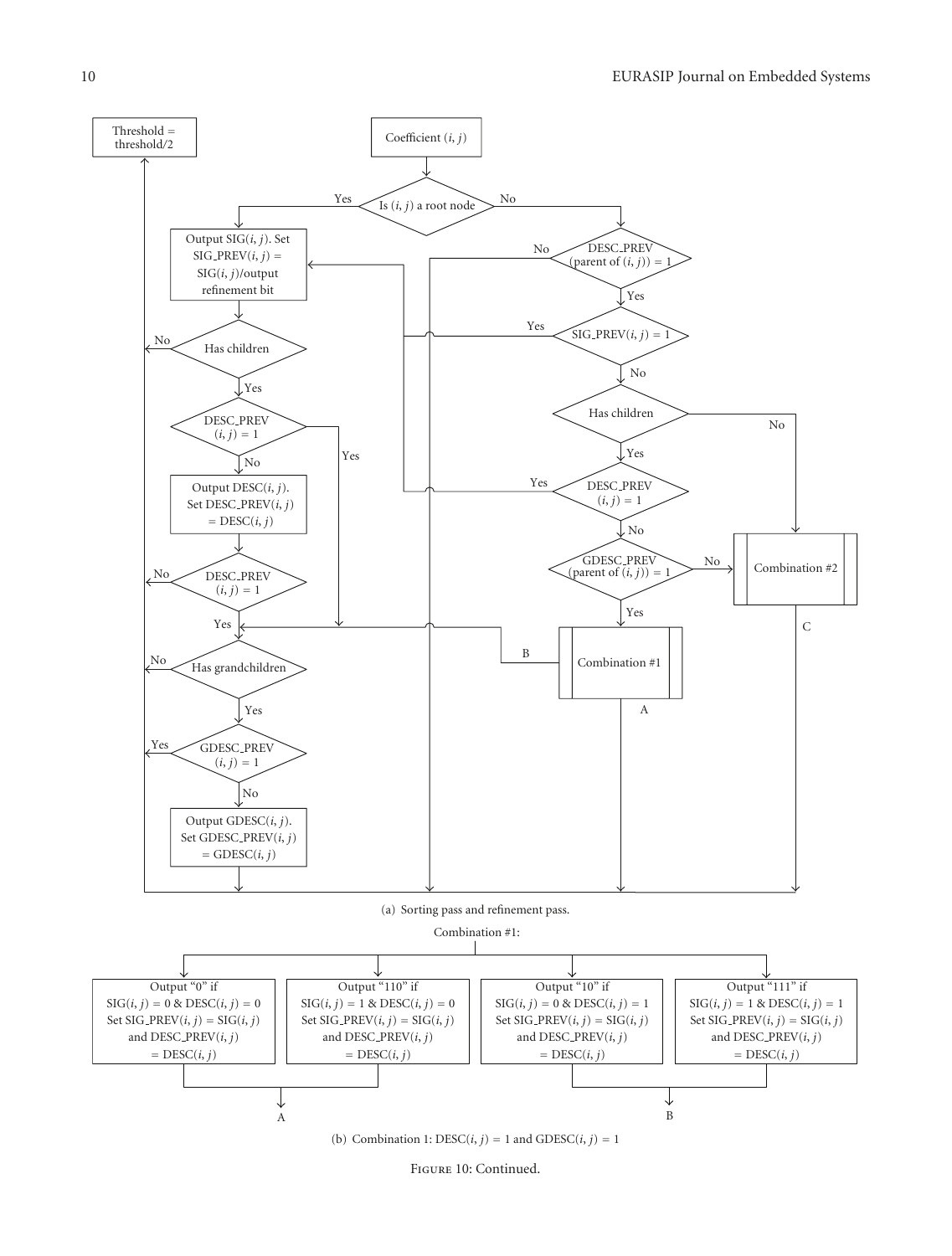

Figure 10: Listless SPIHT-ZTR for strip-based implementation.

to maintain these lists [23, 24]. In this subsection, a listless SPIHT-ZTR for strip-based implementation is proposed. The proposed algorithm not only has all the advantages that a listless coder has but is also developed for the low-memory strip-based implementation of SPIHT coding. The flow chart of the proposed algorithm is shown in Figure 10.

In our proposed listless SPIHT-ZTR algorithm, three significance maps known as SIG PREV, DESC PREV, and GDESC PREV are used to store the significance of the coefficient, the significance of the descendant, and the significance of the grand descendant, respectively. The SIG PREV information is stored in a one-bit array which has a size equal to the size of the strip-buffer. In comparison, the array size of DESC PREV is only a quarter that of SIG PREV since the leaf nodes have no descendant and the array size of GDESC PREV is only one-sixteenth that of SIG PREV since the nodes in the lowest two scales have no grand descendant.

In listless SPIHT-ZTR coding, the memory needed to store the significance information during the entropy coding is very small when compared to SPIHT and listless zerotree coder (LZC) [24]. In SPIHT, three lists are used and in LZC, the significance flags  $F_C$  and  $F_D$  are equal to the image size, and a quarter of the image size, respectively. In our proposed coding scheme, the significance maps storage is cleared and released for coding of the next image strip after the coding is done for each image strip.

It should be noted that the peak signal-to-noise ratio (PSNR) performance of our proposed listless SPIHT-ZTR coding is similar to that obtained using the original SPIHT algorithm at the end of every bit-plane. The number of significant pixels of both algorithms after every bit-plane is

SPIHT\_ENCODE



Figure 11: Architecture for SPIHT ENCODE.

exactly the same except that the sequence in which the bits are produced is different.

Similar to the other listless coders, the sorting and refinement passes in the traditional SPIHT algorithm are merged into one single pass in the proposed listless SPIHT-ZTR algorithm. This makes the control flow of our proposed coding simple and easy to implement in hardware [23, 24].

*5.3. Architecture for SPIHT ENCODE.* Figure 11 shows our proposed SPIHT ENCODE architecture. Since the wavelet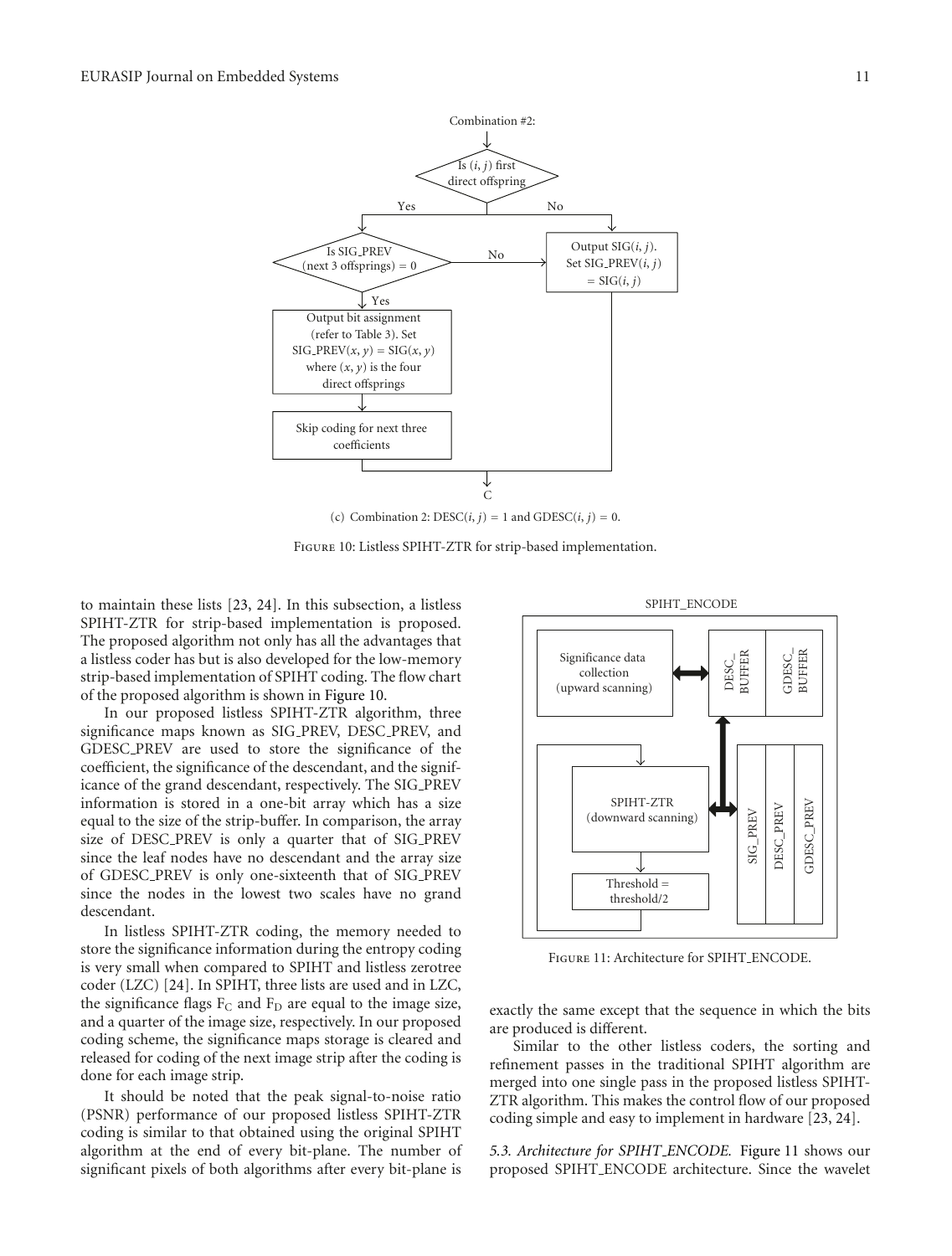

Figure 12: Significance information for each coefficient at each bit plane is determined and is stored in buffers when the SOT is scanned from the bottom to the top.

coefficients in the STRIP BUFFER are arranged in a pyramidal structure where the parent nodes are always on top of their descendant nodes, the proposed listless SPIHT-ZTR coding is implemented using a one-pass upward scanning and a one/multipass downward scanning methodology as explained below.

*One-Pass Upward Scanning—Significance Data Collection.* This scanning method starts from the leaf nodes up to the roots, that is, from the bottom to the top of STRIP\_BUFFER. While the SOT is being scanned, the DESC and GDESC significance information for each coefficient at each bit-plane is determined and stored in temporary buffers DESC BUFFER and GDESC BUFFER.

This significance data collection process is carried out in parallel for all bit-planes as shown in Figure 12. The SIG

information is obtained directly from the STRIP BUFFER whereas the DESC and GDESC information for a coefficient is obtained by OR-ing the SIG and DESC results of its four offsprings, respectively. It should be noted that the proposed significance data collection process is analogous to the fast zerotree identifying technique proposed in [13]. With all the significance information precomputed and stored, this results in a fast encoding process since the significance information can be readily obtained from the buffers during the SPIHT-ZTR coding.

*One/Multi-Pass downward Scanning—Listless SPIHT-ZTR Coding.* SPIHT-ZTR coding as described in Figure 10 is performed on the DWT coefficients stored in the STRIP BUFFER. Similar to the traditional SPIHT coding, a bit-plane coding methodology can be applied here. Although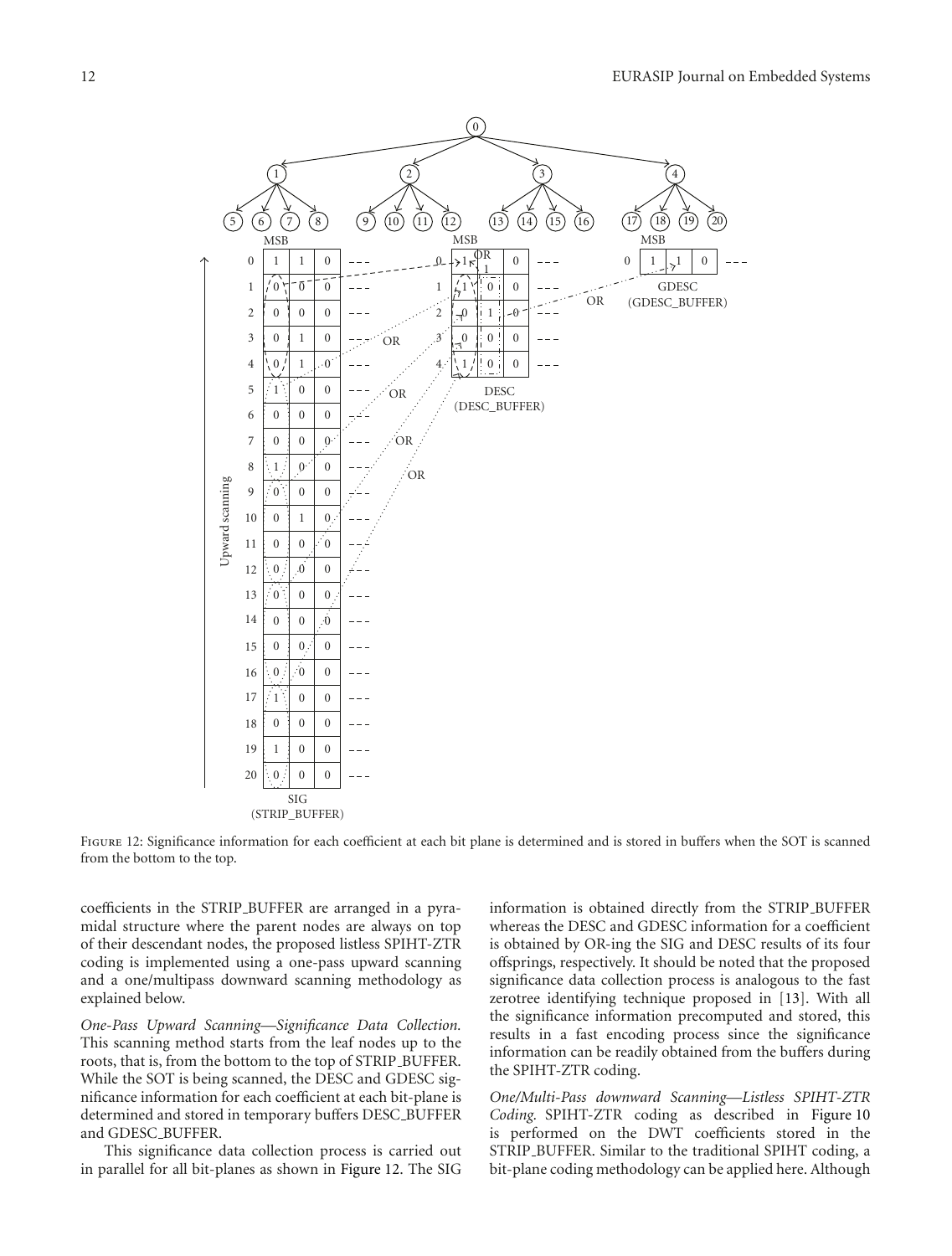

Figure 13: Architecture of our modified MIPS processor.

a fully embedded bit-stream cannot be obtained because only a portion of the image is encoded at a time, the proposed strip-based image compression scheme has a partially embedded property. Each SOT in the strip-buffer is encoded in the order of importance, that is, those coefficients with a higher magnitude are encoded first. This allows region-of-interest (ROI) coding since a higher number of encoding pass can be set for a strip that contains the targeted part of the image.

On the other hand, a non-embedded SPIHT-ZTR coding can be performed using the one-pass downward scanning methodology. Here, instead of scanning the SOT for different magnitude intervals, each coefficient in the tree can be scanned starting from its most-significant-bit (MSB) to the least-significant-bit (LSB). Since all the significance information needed for all bit-planes is stored during the upward scanning process, a full bit-plane encoding can be carried out on one coefficient followed by the next coefficient.

Not only does the proposed listless SPIHT-ZTR coding require less memory and reduce the complexity in the implementation of the coder by eliminating the use of listsbut also the upward-downward scanning methodology simplifies the encoding process and allows a faster coding speed.

# **6. Microprocessor-Based Implementation and Simulation Results**

The proposed strip-based SPIHT-ZTR architecture was implemented using a softcore microprocessor-based approach on a Xilinx Spartan III FPGA device. A customized implementation of the MIPS processor architecture [25] was adopted. Figure 13 shows the architecture of our proposed MIPS processor which is a modified version of the MIPS architecture presented in [25] in order to simplify the processor architecture and to facilitate the implementation of strip-based image compression.

First, a simplified forwarding unit is incorporated into our MIPS architecture. This unit allows the output of the arithmetic logic unit (ALU) to be fedback to the ALU itself for computation. The data forwarding operation is controlled by the result derived from the AND operation which is stored in the register FWD. Instead of having to detect data hazard like in the traditional MIPS architecture, a specific register number (register 31) is used to inform the processor to use the data directly from the previous ALU operation. Next, the MIPS architecture is reduced from its original fivestage pipeline implementation to a four-stage pipeline implementation. This is achieved by shifting the data memory unit and the branch instruction unit one stage forward.

In the traditional MIPS index addressing method, an offset value is added to a pointer address to form a new memory address. For example, the instruction "lw \$t2, 4(\$t0)" will load the word at memory address (\$t0+4) into register \$t2. The value "4" gives an offset from the address stored in register \$t0. In our MIPS implementation, the addressing method is simplified by removing the offset calculation because most of the time, the offset is equal to zero. For example, to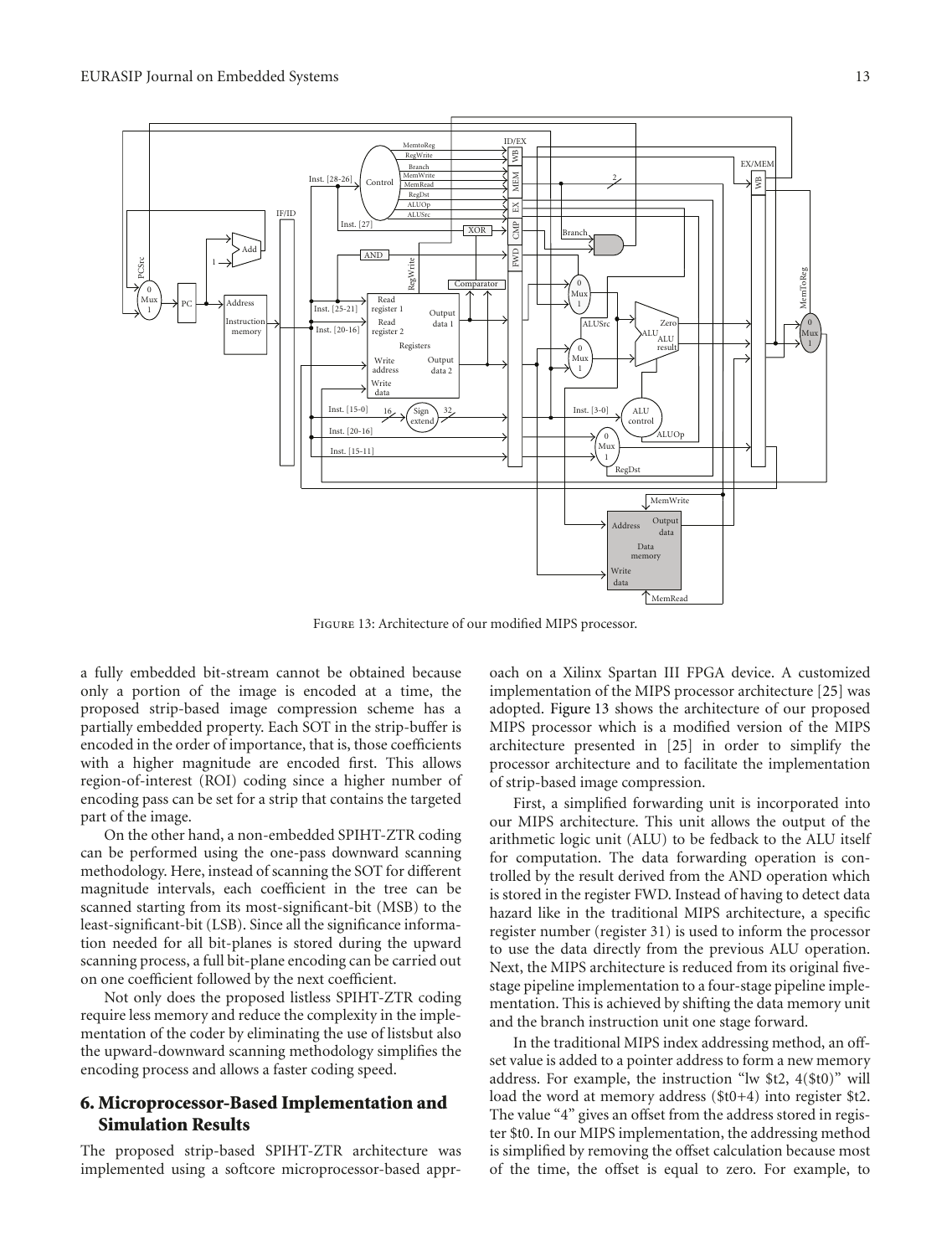| Category           | Instruction         | Format       |      | Example          | Meaning                             |
|--------------------|---------------------|--------------|------|------------------|-------------------------------------|
|                    | Add                 | $\mathbb{R}$ | add  | \$s1, \$s2, \$s3 | $\$s3 = \$s1 + \$s2$                |
| Arithmetic         | Subtract            | $\mathbb{R}$ | sub  | \$s1, \$s2, \$s3 | $\$s3 = \$s2 - \$s1$                |
|                    | Add Immediate       | Ι            | addi | \$s1, \$s2, 100  | $\$s2 = \$s1 + 100$                 |
| Data Transfer      | Load Word           |              | lw   | \$s1, \$s2, X    | $$s2 = Memory[$ \$s1]               |
|                    | Store Word          | Ι            | SW   | \$s1, \$s2, X    | $Memory[$ \$s1] = \$s2              |
|                    | And                 | $\mathbb{R}$ | and  | \$s1, \$s2, \$s3 | $\$s3 = \$s1 \& \$s2$               |
| Logical            | <b>Or</b>           | $\mathbb{R}$ | or   | \$s1, \$s2, \$s3 | $\$s3 = \$s1 $ \\$s2                |
|                    | Shift Left Logical  | R            | sll  | \$s1, X, \$s3    | $\$s3 = \$s1 \gg 1$                 |
|                    | Shift Right Logical | $\mathbb R$  | srl  | \$s1, X, \$s3    | $$s3 = $s1 \ll 1$                   |
|                    | Branch on Equal     | Ι            | beq  | \$s1, \$s2, B    | If $(\$s1 = \$s2)$ Go to B          |
| Conditional Branch | Branch on Not Equal | I            | bne  | \$s1, \$s2, B    | If $(\$s1 \neq \$s2)$ Go to B       |
|                    | Set on Less Than    | R            | slt  | \$s1, \$s2, \$s3 | If $(\$s2 > \$s1)$ $\$s3 = 1$ ;     |
|                    |                     |              |      |                  | Else $$s3 = 0$ ;                    |
|                    | Add Shift           | $\mathbb{R}$ | as 1 | \$s1, \$s2, \$s3 | $$s3 = (\$s1 + \$s2)/2$             |
|                    | Add Shift Shift     | R            | as2  | \$s1, \$s2, \$s3 | $$s3 = (\$s1 + \$s2 + 2)/4$         |
| <b>DWT</b>         | DWT-1               | $\mathbb{R}$ | dwt1 | \$s1, X, \$s3    | $$s3 = NewAddressCalculation ($s1)$ |
|                    | DWT-2               | $\mathbb{R}$ | dwt2 | \$s1, X, \$s3    | $$s3 = NewAddressCalculation ($s1)$ |
|                    | DWT-3               | R            | dwt3 | \$s1, X, \$s3    | $$s3 = NewAddressCalculation ($s1)$ |
|                    | DWT-4               | R            | dwt4 | \$s1, X, \$s3    | $$s3 = NewAddressCalculation ($s1)$ |

TABLE 4: MIPS machine language.

\$s1, \$s2, \$s3 – Registers, *X*–Not in used.

access the data stored in location (\$t0+4), the address is first obtained by adding "4" to the content of register \$t0. Then, an indirect addressing method "lw \$t2, \$t0" is used to load the word at the memory address contained in \$t0 into \$t2. The register \$t0 contains the new address (\$t0+4) and is available directly from the output of the ALU or from the ID/EX pipeline register. Hence, the data memory unit can be shifted one stage forward in the proposed MIPS architecture. This allows the data forwarding hardware to be simplified.

The branch instruction unit is also shifted one stage forward in our modified MIPS processor in order to reduce the number of stall instructions that are required after a branch instruction. In addition, our MIPS architecture also supports both the "branch not equal" and "branch equal" instructions. By incorporating a comparator followed by a XOR operation, the "branch not equal" and "branch equal" are selected based on the result stored in register CMP.

Table 4 shows the MIPS instruction set used in our stripbased image processing implementation. As can be seen, a few instructions are added for the DWT implementation besides the standard instructions given in [25]. The as1 and as2 instructions are used to speed up the processing of the DWT whereas the dwt1 to dwt4 instructions are used to calculate the new memory address of the wavelet coefficients in the strip-buffer. Table 5 shows the device utilization summary for the proposed strip-based coding implementation. The implementation uses 2366 slices which is approximately 17% of the Xilinx Spartan III FPGA. The number of MIPS instructions needed for the DWT MODULE and SPIHT\_MODULE is 261 and 626, respectively.

Table 5: Device utilization summary for the strip-based SPIHT-ZTR architecture implementation.

| Device utilization summary |                                   |  |  |  |  |  |
|----------------------------|-----------------------------------|--|--|--|--|--|
| Selected device            | Xilinx Spartan III 3S1500L-4 FPGA |  |  |  |  |  |
| Number of occupied slices  | 2366 out of 13312 (17%)           |  |  |  |  |  |
| Number of slice flip flops | 1272 out of 26624 (4%)            |  |  |  |  |  |
| Number of 4 input LUTs     | 3416 out of 26624 (12%)           |  |  |  |  |  |

Software simulations using MATLAB were carried out to evaluate the performance of our proposed strip-based image coding using SPIHT-ZTR algorithm. The simulations were conducted using the 5/3 DWT filter. All standard grey-scale test images used are of size  $512 \times 512$  pixels. In our proposed work, a four-scale DWT decomposition and a five-scale SOT decomposition were performed using the proposed SPIHT-ZTR coding with an SOT-C structure. The performance of the proposed coding scheme was compared with the traditional SPIHT coding. Both the binary-uncoded (SPIHT-BU) and arithmetic-coded (SPIHT-AC) SPIHT coding were also implemented with a four-scale DWT and a fivescale SOT decomposition using the traditional  $2 \times 2$  SOT structure.

Table 6 shows the PSNR at various bit-rates (bpp) for test images Lenna, Barbara, Goldhill, Peppers, Airplane, and Baboon. Figure 14 shows the performance comparison plot for SPIHT-AC, SPIHT-BU, and SPIHT-ZTR in terms of average PSNR versus the average number of bits sent. From the simulation results shown in Table 6, it can be seen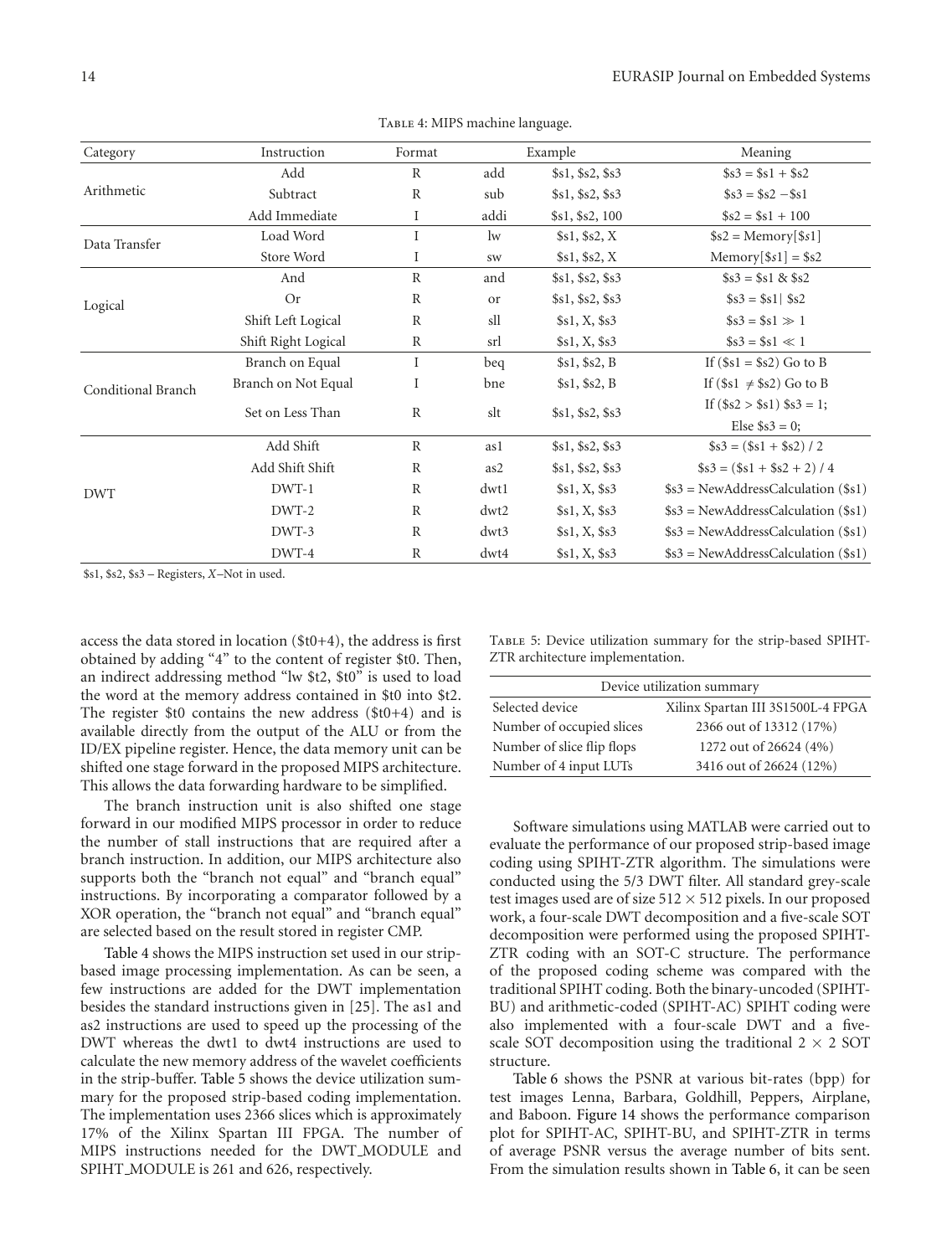Table 6: Performance of the proposed strip-based image coder using SPIHT-ZTR coding and SOT-C structure compared to the traditional binary uncoded (SPIHT-BU) and arithmetic encoded (SPIHT-AC) SPIHT coding in terms of peak signal-to-noise ratio (dB) versus bit-rate (bpp) for various grey-scale test images of size  $512 \times 512$  pixels.

| Peak Signal-to-Noise Ratio, PSNR (dB) |          |           |          |                 |          |           |          |
|---------------------------------------|----------|-----------|----------|-----------------|----------|-----------|----------|
| Bit-rates (Bpp)                       | SPIHT-AC | SPIHT-ZTR | SPIHT-BU | Bit-rates (Bpp) | SPIHT-AC | SPIHT-ZTR | SPIHT-BU |
|                                       |          | Lenna     |          |                 |          | Barbara   |          |
| 0.25                                  | 33.35    | 32.98     | 32.91    | 0.25            | 26.50    | 26.16     | 26.14    |
| 0.50                                  | 36.56    | 36.17     | 36.07    | 0.50            | 30.01    | 29.65     | 29.60    |
| 0.80                                  | 38.74    | 38.46     | 38.34    | 0.80            | 33.35    | 32.95     | 32.86    |
| 1.00                                  | 39.75    | 39.49     | 39.31    | 1.00            | 34.99    | 34.46     | 34.29    |
|                                       |          | Goldhill  |          |                 |          | Peppers   |          |
| 0.25                                  | 30.30    | 29.84     | 29.91    | 0.25            | 34.42    | 34.04     | 33.99    |
| 0.50                                  | 32.82    | 32.33     | 32.33    | 0.50            | 36.87    | 36.50     | 36.48    |
| 0.80                                  | 34.90    | 34.62     | 34.41    | 0.80            | 38.35    | 38.12     | 37.95    |
| 1.00                                  | 36.29    | 35.77     | 35.66    | 1.00            | 39.12    | 38.85     | 38.71    |
|                                       |          | Airplane  |          |                 |          | Baboon    |          |
| 0.25                                  | 33.35    | 32.93     | 32.78    | 0.25            | 24.20    | 24.03     | 23.88    |
| 0.50                                  | 37.31    | 36.81     | 36.68    | 0.50            | 26.49    | 25.89     | 25.95    |
| 0.80                                  | 40.45    | 40.01     | 39.83    | 0.80            | 28.56    | 28.25     | 28.07    |
| 1.00                                  | 42.01    | 41.40     | 41.26    | 1.00            | 30.02    | 29.48     | 29.38    |

TABLE 7: Memory requirements for the strip-based implementation of the traditional SPIHT coding using the original  $2 \times 2$  SOT structure and our proposed SPIHT-ZTR using SOT-C.

| Coding Scheme           | <b>DWT</b> | SOT<br>Minimum Memory Lines Needed at |                          | Type of Spatial Orientation Tree     |
|-------------------------|------------|---------------------------------------|--------------------------|--------------------------------------|
|                         | Scale      | Scale                                 | each subband (DWT / SOT) | (SOT) Structure                      |
| SPIHT-BU/               | 4          |                                       | 8/32                     | Original $2 \times 2$ structure with |
| SPIHT-AC <sup>[5]</sup> |            |                                       |                          | roots at LL subbands                 |
| Strip-based             | 4          |                                       | 8/8                      | Roots start from highest             |
| <b>SPIHT</b> [10]       |            |                                       |                          | LH, HL and HH subbands.              |
| Our proposed Strip-     | 4          | 4                                     | 8/8                      | SOT-C with roots at LL subbands      |
| based SPIHT-ZTR         |            |                                       |                          |                                      |



Figure 14: Performance comparison of SPIHT-AC, SPIHT-BU and SPIHT-ZTR in terms of peak signal-to-noise ratio (PSNR) versus the number of bits sent (Kbits). (The comparison plots are in terms of average PSNR values and average number of bits sent for all six test images.)

that our proposed SPIHT-ZTR performs better than the SPIHT-BU. An average PSNR improvement of 0.14 dB is obtained at 1.00 bpp using the proposed coding scheme. This is because the number of bits required to encode the image at each bit-plane is fewer in SPIHT-ZTR when compared to SPIHT-BU. In comparison with SPIHT-AC, although SPIHT-ZTR gives a slightly lower PSNR performance, its implementation is much less complex since there is no arithmetic coding in SPIHT-ZTR.

Table 7 shows the comparison in memory requirements needed for the strip-based implementation of our proposed SPIHT-ZTR and that of those needed in [5] and [10]. It should be noted that in the traditional SPIHT [5] coding, a six-scale DWT decomposition and a seven-scale SOT decomposition were originally applied on an image of size  $512 \times 512$  pixels. However, for our comparison to be meaningful, the memory requirements recorded here all involve a four-scale DWT and a five-scale SOT-decomposition. From Table 7, it can be seen that our proposed strip-based